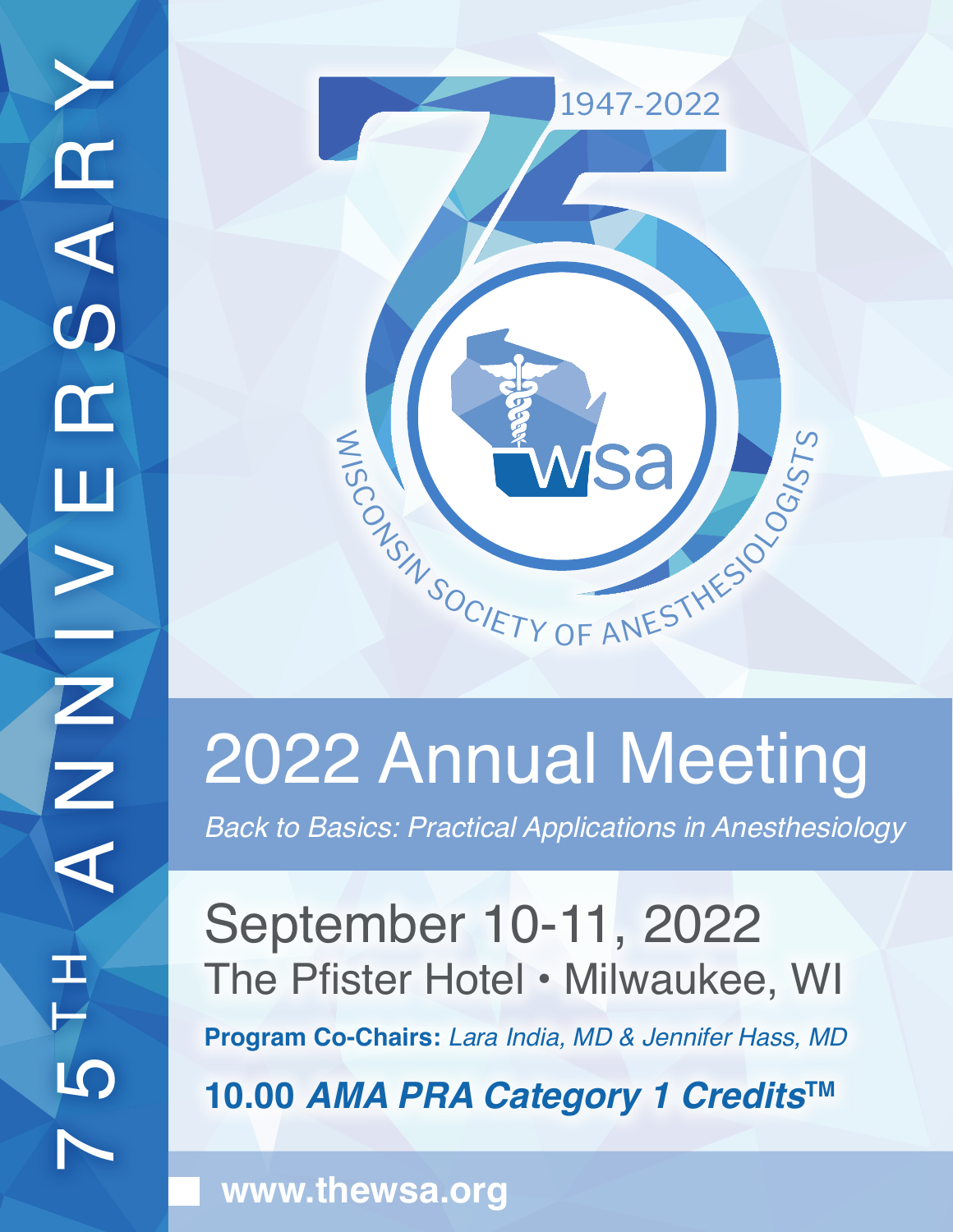

President's Invitation

On behalf of the Wisconsin Society of Anesthesiologists (WSA) Board of Directors, I invite you to join us at this year's WSA 2022 Annual Meeting, *Back to Basics – Practical Applications in Anesthesiology*. Chartered by the

American Society of Anesthesiologists (ASA) in 1947, this year is WSA's 75th anniversary. We are excited to celebrate by hosting this year's meeting in-person at the historic Pfister Hotel in Milwaukee, one of Wisconsin's few four diamond hotels.

The Program Co-Chairs for this meeting, Dr. Lara India and Dr. Jennifer Hass, both Assistant Professors at the Medical College of Wisconsin, have organized a diverse and exciting program. Topics include environmental impacts of anesthesia practice; cardiac, thoracic and vascular anesthesia; regional anesthesia; ambulatory anesthesia; the role of the anesthesiologist in advance care planning; suboxone and opioid agonist perioperative management; perioperative management; the bionic patient – implications of implanted and attached devices; and medical relief and the war in

Ukraine. We are also offering two workshops on Saturday, Point-of-Care Ultrasound and Regional Anesthesia. There is also an opportunity to participate in Problem-Based Learning Discussions on transplant, pediatric and obstetric anesthesia.

Additionally, we are planning a special event for Saturday night. We have reserved private suites on the club level to watch the Milwaukee Brewers play the Cincinnati Reds at American Family Field. This will be a great opportunity to reconnect with friends and colleagues. For \$125, you receive a game day ticket, food, and beverage. Be sure to purchase your tickets early as there are limited spots available.

Please join us from September 10-11, 2022 and take advantage of earning free CME, one of the many benefits of your WSA membership. I look forward to seeing you all there.

Sincerely,

Muhael 2 Bethe M) FASA

**Michael L. Bottcher, MD, FASA** President, Wisconsin Society of Anesthesiologists

# Goals & Objectives

#### **After participating in this activity, the attendee will be able to:**

- Relate several ways in which anesthesiologists can have a far-reaching impact on the world through environmental efforts and global outreach.
- Reframe the role of the anesthesiologist in practice areas historically designated to other specialties, such as point-ofcare ultrasound and advance care planning.
- Demonstrate anatomical placement and understand the use of ultrasound guidance for common regional blocks and point of care applications.
- Develop strategies to reduce the risks associated with regional anesthesia.
- Discuss updates in essential perioperative management, including management of newer therapies for chronic diseases and preoperative optimization.
- Apply perioperative best practices to patients with substance use disorder and implanted / attached devices.
- Discuss subspecialty-specific considerations for key issues in cardiac, pediatric, obstetric, transplant, regional, and ambulatory anesthesia.
- Appreciate how the American Society of Anesthesiologists is engaging federal stakeholders and the implications for your individual practice.
- Discover emerging techniques and concepts to improve your anesthesia practice, regardless of practice area; expand your network of colleagues and industry experts to facilitate future information sharing and collaboration.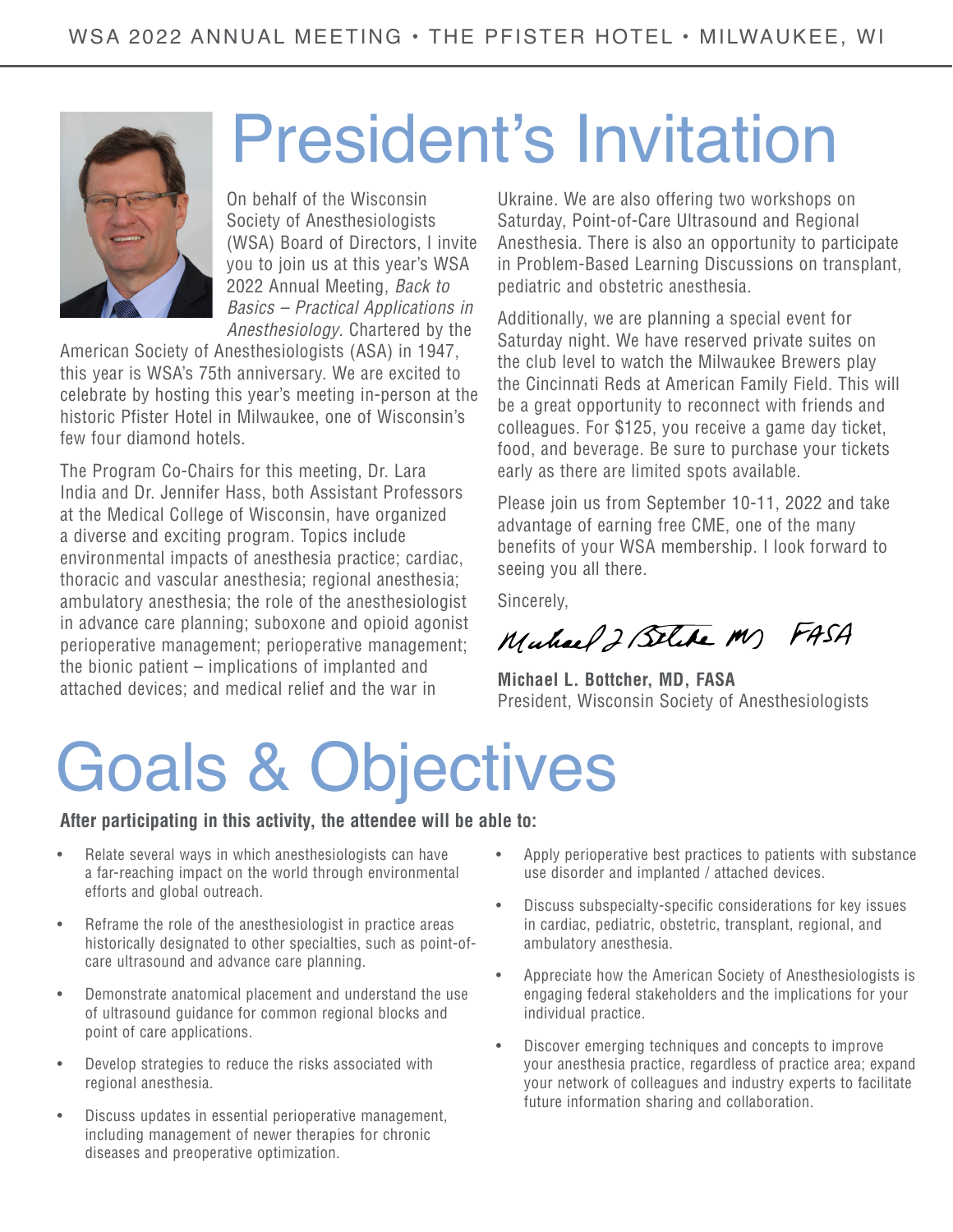#### **REGISTRATION INFORMATION**

| <b>Online Registration: www.thewsa.org</b>                                                                                                                                                                                                                                                                                                                                                                                            | <b>ABA ID#</b>     |
|---------------------------------------------------------------------------------------------------------------------------------------------------------------------------------------------------------------------------------------------------------------------------------------------------------------------------------------------------------------------------------------------------------------------------------------|--------------------|
| <b>Online registration accepted until September 6, 2022.</b><br>After September 6, 2022 you may register onsite.                                                                                                                                                                                                                                                                                                                      |                    |
| <b>Mail or Fax Registration Form</b><br><b>*Required for CME credits</b>                                                                                                                                                                                                                                                                                                                                                              |                    |
| This is how your name will appear on your name badge.                                                                                                                                                                                                                                                                                                                                                                                 |                    |
| *FIRST NAME:<br>*LAST NAME:                                                                                                                                                                                                                                                                                                                                                                                                           |                    |
| *COMPANY/INSTITUTIONAL AFFILIATION:                                                                                                                                                                                                                                                                                                                                                                                                   |                    |
| *CREDENTIAL(S):                                                                                                                                                                                                                                                                                                                                                                                                                       |                    |
| *ADDRESS:                                                                                                                                                                                                                                                                                                                                                                                                                             |                    |
| *CITY:<br>*STATE:                                                                                                                                                                                                                                                                                                                                                                                                                     | *ZIP:              |
| HOME: (<br>CELL:                                                                                                                                                                                                                                                                                                                                                                                                                      |                    |
| *EMAIL ADDRESS:                                                                                                                                                                                                                                                                                                                                                                                                                       |                    |
| SPOUSE/GUEST NAME FOR MEETING BADGE (*Additional Guest Fee Applies):                                                                                                                                                                                                                                                                                                                                                                  |                    |
| <b>SPECIAL NEEDS: ODietary:</b>                                                                                                                                                                                                                                                                                                                                                                                                       |                    |
| $\Box$ Other:                                                                                                                                                                                                                                                                                                                                                                                                                         |                    |
| 8:30-10:00am<br><b>WORKSHOP: Point-of-Care Ultrasound Workshop</b><br>п<br>$1:00-2:00$ pm<br>PBLDs: (Select ONE): □ Transplant<br>$\Box$ Pediatrics<br>$\Box$ Obstetrics<br>п<br>$3:30 - 5:00$ pm<br><b>WORKSHOP: Regional Anesthesia Techniques</b><br>Π.<br><b>Registration Fees</b><br>Payment must accompany registration, if applicable.<br>(Includes registration and course materials, CME credits, breakfasts, lunch, breaks) |                    |
| <b>Registration</b>                                                                                                                                                                                                                                                                                                                                                                                                                   |                    |
|                                                                                                                                                                                                                                                                                                                                                                                                                                       | \$                 |
| п<br>□                                                                                                                                                                                                                                                                                                                                                                                                                                | \$<br>\$           |
| 0                                                                                                                                                                                                                                                                                                                                                                                                                                     | \$                 |
| п                                                                                                                                                                                                                                                                                                                                                                                                                                     | \$                 |
| п                                                                                                                                                                                                                                                                                                                                                                                                                                     | \$                 |
| <b>A La Carte Items</b>                                                                                                                                                                                                                                                                                                                                                                                                               |                    |
| <b>RSVP Required - Complimentary Lunch Provided</b>                                                                                                                                                                                                                                                                                                                                                                                   |                    |
| 0<br>П.                                                                                                                                                                                                                                                                                                                                                                                                                               | \$<br>\$           |
| Brewers vs. Reds Game (ticket to private suite, food & beverage) \$125 each<br>п                                                                                                                                                                                                                                                                                                                                                      | \$                 |
|                                                                                                                                                                                                                                                                                                                                                                                                                                       | <b>TOTAL</b><br>\$ |
| <b>Method of Payment</b><br>1. Check: Make payable to WSA. There is a \$25 returned check fee.<br><b>Check Included</b><br><b>D</b> Check to Arrive Under Separate Cover<br>$\Box$                                                                                                                                                                                                                                                    |                    |
| 2. Credit Card: We cannot accept emailed credit card information. Please FAX (414-276-7704) or mail.                                                                                                                                                                                                                                                                                                                                  |                    |
|                                                                                                                                                                                                                                                                                                                                                                                                                                       |                    |
| No.                                                                                                                                                                                                                                                                                                                                                                                                                                   | Exp. Date:         |

#### Paper Registrations by Mail or Fax

(see contact information below) If you are unable to register online, please return your paper registration form.

#### Onsite Registrations

Online registrations accepted until September 6, 2022. After September 6, 2022, you may register onsite.

#### Registration Cancellation

All cancellations must be in writing and sent via U.S. mail, email or fax. Tuition for cancellations postmarked or date stamped before September 6, 2022 will be completely refunded with an administrative fee of \$25. No refunds will be made after September 6, 2022.

#### Questions?

Wisconsin Society of Anesthesiologists (WSA) 6737 W Washington St Ste 4210 Milwaukee, WI 53214 Office: 414-389-8616 Email: info@thewsa.org

**PLEASE NOTE: Registration is** not complete until you receive the confirmation email for your pre-registration. If you do not receive this letter within 5-7 days of registration, please contact us at 414-389-8616.

#### Registration Fee includes:

- Continuing Medical Education (CME) credits
- Registration and course materials
- Continental breakfasts, lunch and breaks



Signature: \_\_\_\_\_\_\_\_\_\_\_\_\_\_\_\_\_\_\_\_\_\_\_\_\_\_\_\_\_\_\_\_\_\_\_\_\_\_\_\_\_\_\_\_\_ Sec. Code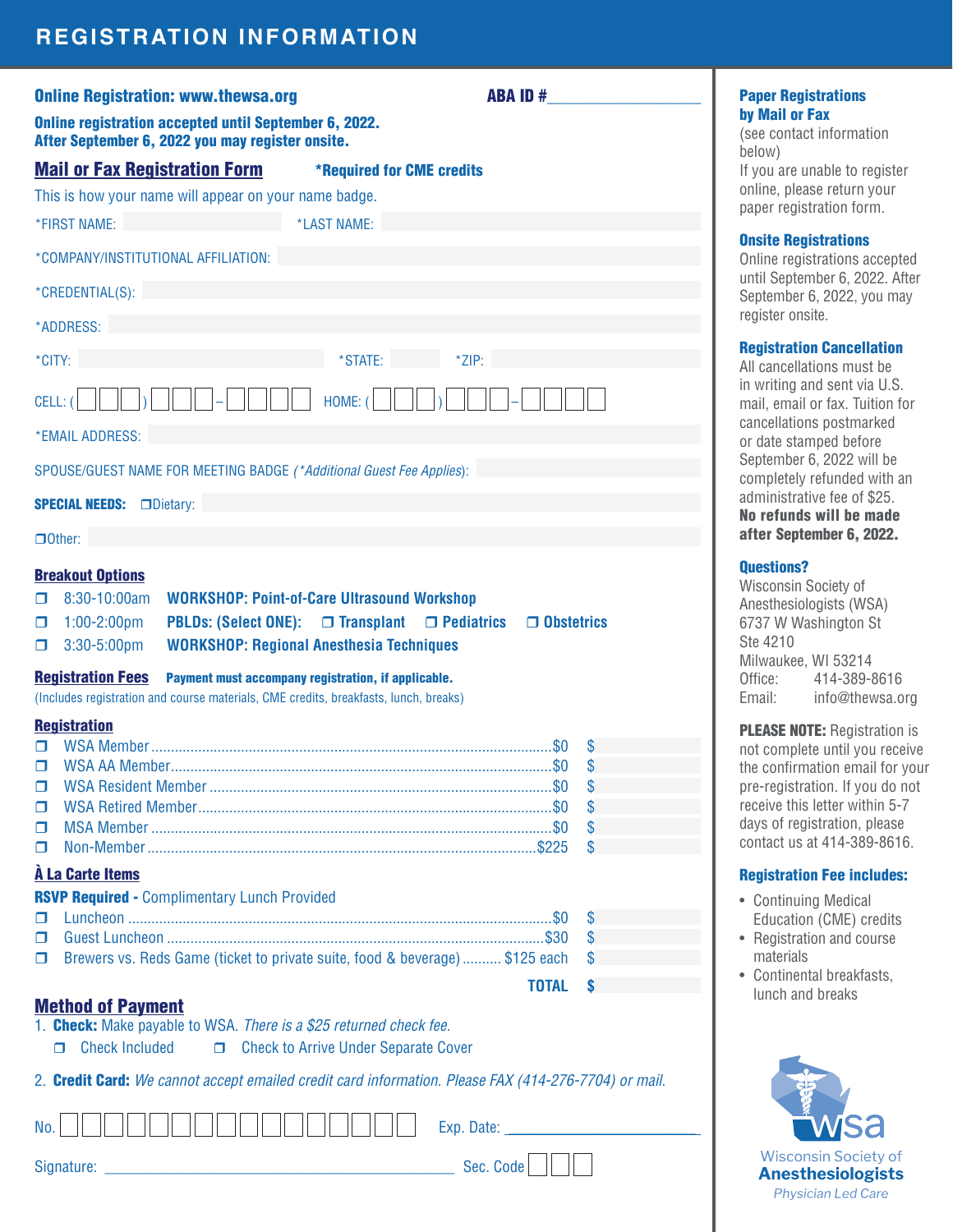## **Invited Faculty & Speakers**

**Michael Bottcher, MD, FASA** Gundersen Health System

**Chrissy Boxhorn, MD**  Medical College of Wisconsin

**Steven Butz, MD**  Children's Hospital of **Wisconsin** 

**Thomas Carver, MD, FACS** Medical College of Wisconsin

**Christopher Cassara, MD,** University of Wisconsin, Madison

**Danisa Daubenspeck, DO** University of Chicago

**Kenneth Elmassian, DO, FASA, FAOCA** Secretary, American Society of Anesthesiologists

**Stuart Feichtinger, MD**  University of Wisconsin, Madison

**Laura Gonzalez, MD**  Medical College of Wisconsin

**Molly Groose, MD** University of Wisconsin, Madison

**Jeffrey Grzybowski, MD**  University of Wisconsin, Madison

**Dustin Hang, MD** Medical College of Wisconsin

**Jennifer Hass, MD** Medical College of Wisconsin

**Greg Hubbard**  WSA Lobbyist, Hubbard Wilson & Zelenkova

**Lara India, MD** Medical College of Wisconsin

**Gwynne Kirchen, MD**  Medical College of Wisconsin

**William Peppard, PharmD, BCPS, FCCM**  Medical College of Wisconsin

**Silvia Perez Protto, MD, MS**  Cleveland Clinic

**Kurt Pfeifer, MD, FACP** Medical College of Wisconsin

**Adrian Pichurko, MD** University of Wisconsin, Madison

**Keth Pride, MD** University of Wisconsin Hospitals and Clinics

**Carlos Mendez, MD, FACP**  Medical College of Wisconsin **Francis Arran Seiler, MD**  Medical College of Wisconsin

**Elizabeth Scholzen, MD, MHA** University of Wisconsin, Madison

**Jacqueline Simon, MD** Children's Hospital of Wisconsin

**Justin Tawil, MD, BS, FASA**  University of Wisconsin, Madison

**Rozalin Thapa, DO**  Medical College of Wisconsin

**AJ Wilson** WSA Lobbyist, Hubbard Wilson & Zelenkova

**Karin Zuegge, MD** University of Wisconsin, Madison

#### **Thank You to 2022 WSAPAC Donors** *As of June 13, 2022*

John Albert, MD Chris Anderson, MD Saied Assef, MD Heather Behn, AA Kevin Beitz, DO Joseph Bernstein, MD Brent Boettcher, DO, FASA Jerome Bormes, MD Michael Bottcher, MD, FASA John Burelbach, MD James Connelly, MD Lois Connolly, MD, FASA, FACHE Kimberley Culp, MD

John Danner, MD Christina Diaz, MD, FASA, FAAP Robyn Dwan, DO Thomas Ebert, MD, PhD James Feix, MD David Ferron, MD Samuel George, DO, MD Amy Henry, MD Christopher Howson, MD Joshua Johnston, MD Margaret Klatt, MD, FASA James Kleven, MD Robert Koebert, MD, FASA

Ayse Kula, MD Micah Long, MD Edwin Mathews, MD, FASA Jim Nicholson, MD Andrew Nicoli, DO Randa Noseir, MD Rushi Patel, MD Marina Polianska, MD Magnolia Printz, MD Deborah Rusy, MD, MBA, FASA Nicholas Ruys, MD Shalini Sharma, BS, MB Jasmeet Sidhu, BS, MB

Kirsten Simanonok, MD Amit Singh, DO Cain Stark, MD Lyle Stefanich, MD Joe Strosin, MD, FASA Justin Tawil, MD, BS, FASA Jeffrey Trohkimoinen, MD Timothy Trotier, MD Randall Yale, MD Elizbaeth Yun, MD



## **Save the Date**

**2023 Annual Meeting September 9-10, 2023 Hyatt Regency Green Bay | Green Bay, WI**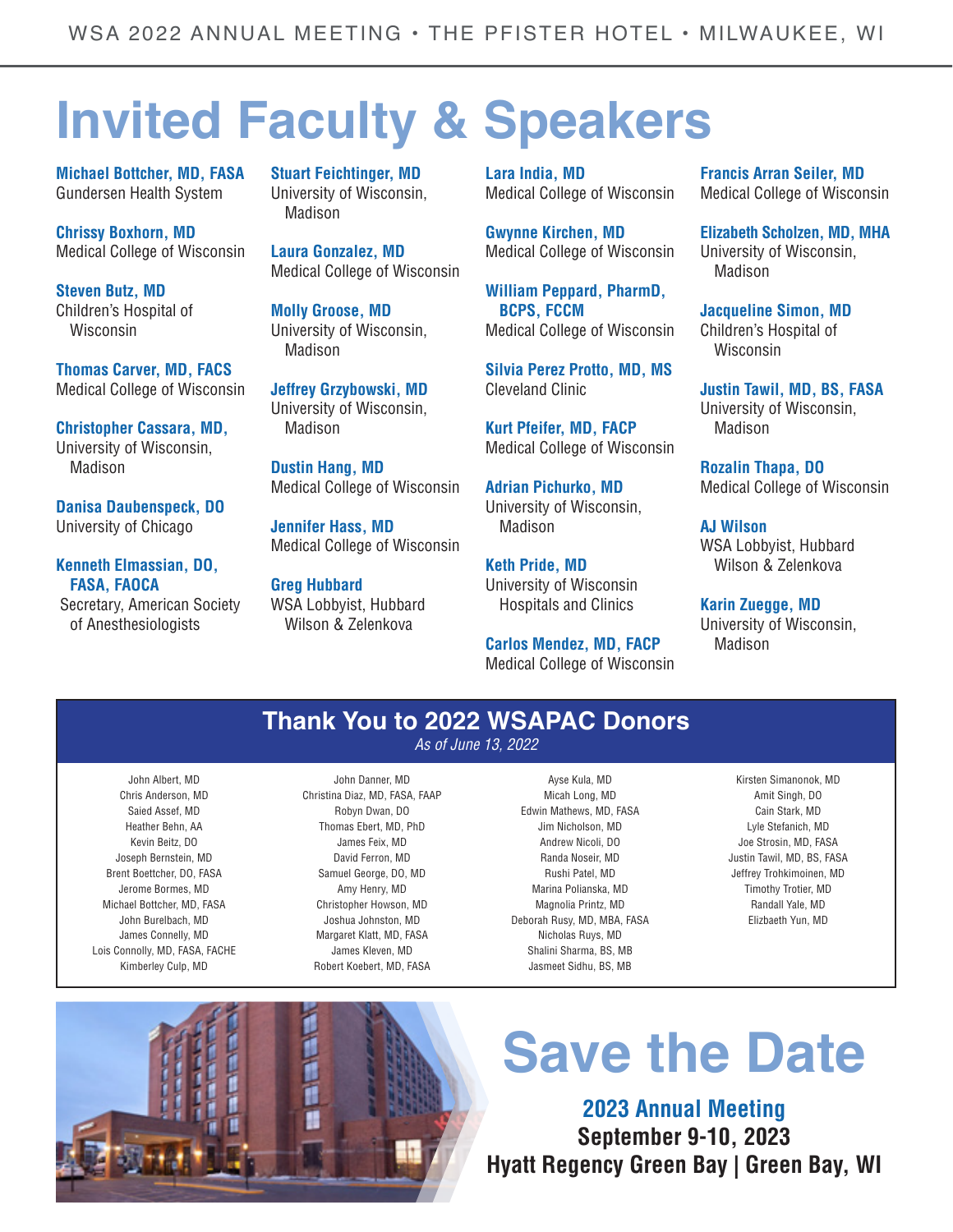#### **SATURDAY, SEPTEMBER 10, 2022**

#### 7:00 - 7:45am

**Registration and Continental Breakfast**

7:45 - 8:00am **Welcome** *Jennifer Hass, MD & Lara India, MD*

8:00 - 9:00am **Environmental Impacts of Anesthesia Practice**  *Karin Zuegge, MD* 

8:30-10:00am **WORKSHOP: Point-of-Care Ultrasound Workshop** *Justin Tawil, MD, BS, FASA; Christopher Cassara, MD; Stuart Feichtinger, MD; Thomas Carver, MD, FACS*

9:00-10:00am **Cardiac, Thoracic and Vascular Panel Discussion** *Danisa Daubenspeck, DO & Dustin Hang, MD*

10:00-10:30am **Break with Exhibitors**

10:30-11:30am **Regional Anesthesia – Risk Mitigation & Complication Management Best Practices** *Rozalin Thapa, DO*

11:30-12:00pm **Legislative Update** *AJ Wilson, Greg Hubbard, WSA Lobbyists*

12:00-12:30pm **Annual Business Meeting** *Michael Bottcher, MD, FASA, President, WSA*

12:30-1:00pm **Luncheon & ASA Update** *Kenneth Elmassian, DO, FASA, FAOCA*

1:00-2:00pm **Ambulatory Anesthesia: Best Practices for OR Efficiency and Rapid Patient Recovery** *Steven Butz, MD*

1:00-2:00pm **BREAKOUTS: Problem-Based Learning Discussions**  *(Select ONE | 60 min)*

- Transplant - *Molly Groose, MD*
- Pediatrics *Jacqueline Simon, MD*
- Obstetrics *Francis Arran Seiler, MD*

2:00-3:00pm

**The Role of the Anesthesiologist in Advance Care Planning** *Silvia Perez Protto, MD, MS*

3:00-3:30pm **Break with Exhibitors**

3:30-4:30pm **Suboxone & Opioid Agonist Perioperative Management** *Gwynne Kirchen, MD; Chrissy Boxhorn, MD; William Peppard, PharmD, BCPS, FCCM*

3:30-5:00pm **WORKSHOP: Regional Anesthesia Techniques** *Elizabeth Scholzen, MD, MHA; Jeffrey Grzybowski, MD*

#### 5:15pm

#### **Optional Milwaukee Brewers vs. Cincinnati Reds Game**  *Ticket Required | Additional Fee Applies*

- Game starts at at 6:10pm
- Departure from The Pfister Hotel lobby at 5:15pm

#### **SUNDAY, SEPTEMBER 11, 2022**

7:00-7:30am **Continental Breakfast**

7:30-8:30am **Best of MARC**

8:30-9:30am **Perioperative Management: Key Practice Points** *Kurt Pfeifer, MD, FACP*

9:30-10:00am **Break with Coffee**

10:00-11:00am **The Bionic Patient – The Implications of Implanted and Attached Devices** *Carlos Mendez, MD, FACP; Laura Gonzalez, MD; Keth Pride, MD*

11:00-11:30am **Medical Relief and the War in Ukraine** *Adrian Pichurko, MD*

11:30am **Closing Remarks, Door Prize & Adjourn** *Jennifer Hass, MD & Lara India, MD*

### Visit thewsa.org for an up to date schedule of events.